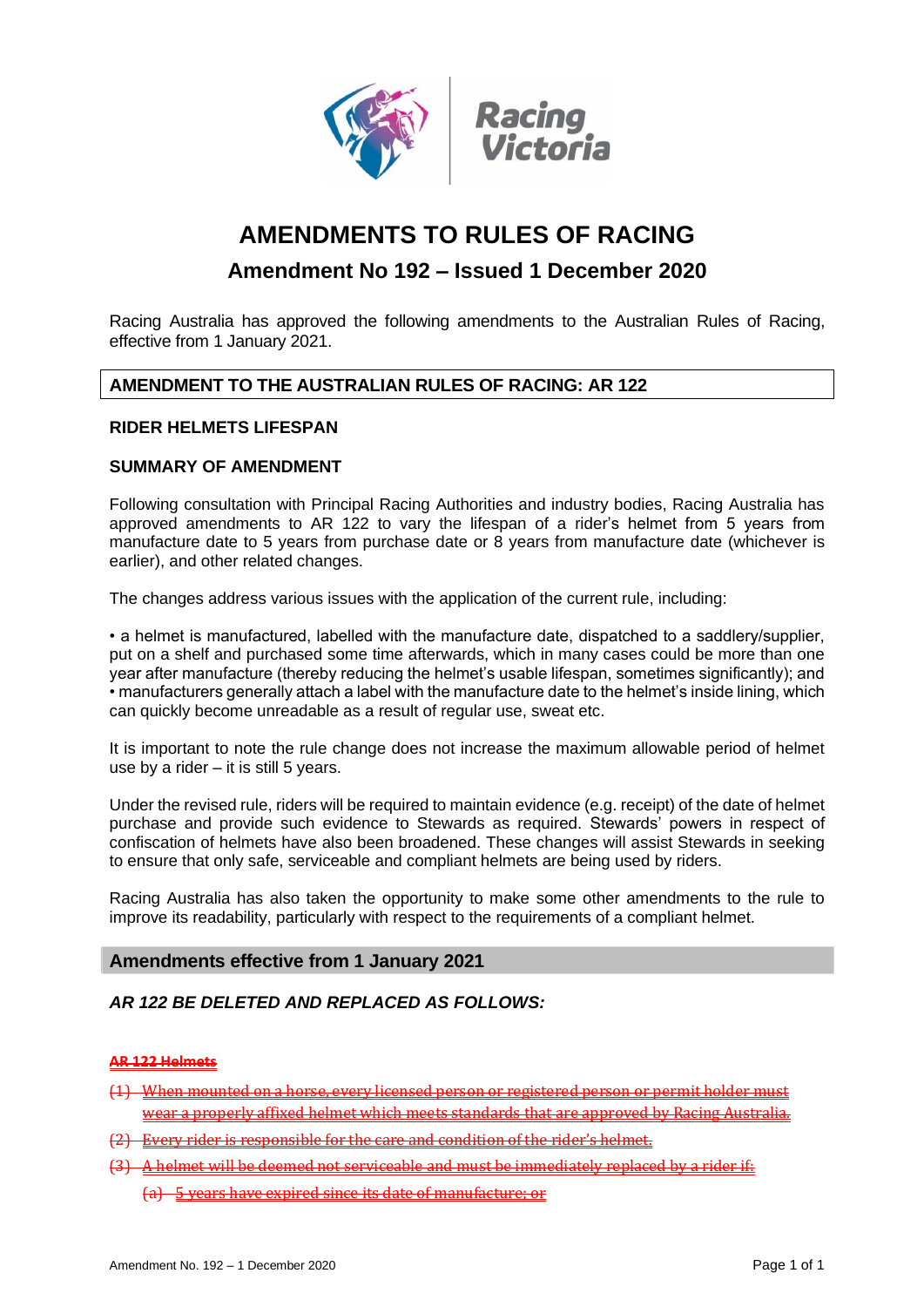(b) it sustains a severe impact; or

- (c) the wearer suffers from concussion following a fall.
- (4) The Stewards may at any time seize a helmet for inspection and may at their absolute discretion confiscate any helmet that does not comply with the requirements of this rule.
- (5) When mounted on a horse during darkness, every licensed person or registered person or permit holder must affix to his or her helmet a safety warning light of a type approved by Racing Australia, a PRA or the Stewards (except that this rule does not apply to any location where the Stewards have ruled that sufficient artificial lighting exists).
- (6) If an apprentice jockey breaches subrule (1), the apprentice jockey's master and/or any other person who was in charge of the apprentice jockey at any relevant time may also be penalised unless that person satisfies the Stewards that he or she took all proper care to ensure that the apprentice jockey complied with that subrule.

*Note: Pursuant to this rule Racing Australia has ordered that:*

*(a) The following helmet standards are approved by Racing Australia:* 

- *(i) AS/NZS 3838 2006;*
- *(ii) EN 1384:2012 or EN 1384:2017;*

*(iii) ASTM F116 3-04a (2011), ASTM F1163-13 or ASTM F1163-15;*

- *(iv) PAS 015:2011;*
- *(v) VG1 01.040, Recommendation for Use, 12/12/2004.*
- *(b) All helmets must be fitted with a nylon interlocking chinstrap clip attachment.*
- *(c) All helmets must be clearly marked with a date of manufacture.*

### **AR 122 Helmets**

- (1) When mounted on a horse, every rider must wear a properly affixed helmet which:
	- (a) complies with a standard approved by Racing Australia;
	- (b) is in a satisfactory condition;
	- (c) has not been modified in any way; and
	- (d) has attached to it a manufacturer's label that states:

(i) the date of manufacture; and

(ii) that it complies with a standard approved by Racing Australia.

- (2) Every rider is responsible for the care and condition of the rider's helmet.
- (3) A helmet will be deemed not serviceable and must be immediately replaced by a rider if:
	- (a) 5 years have expired since its date of purchase or acquisition as a brand-new helmet or 8 years have expired since its date of manufacture, whichever is earlier; or
	- (b) it sustains a severe impact; or
	- (c) the wearer suffers from concussion following a fall.

*Note: By way of example:* 

*(a) If a helmet was manufactured on 1/1/2016 and purchased on 1/1/2017, the helmet will be deemed not serviceable on 1/1/2022 (i.e. 5 years' use).* 

*(b) If a helmet was manufactured on 1/1/2016 and purchased on 1/1/2020, the helmet will be deemed not serviceable on 1/1/2024 (i.e. 4 years' use).*